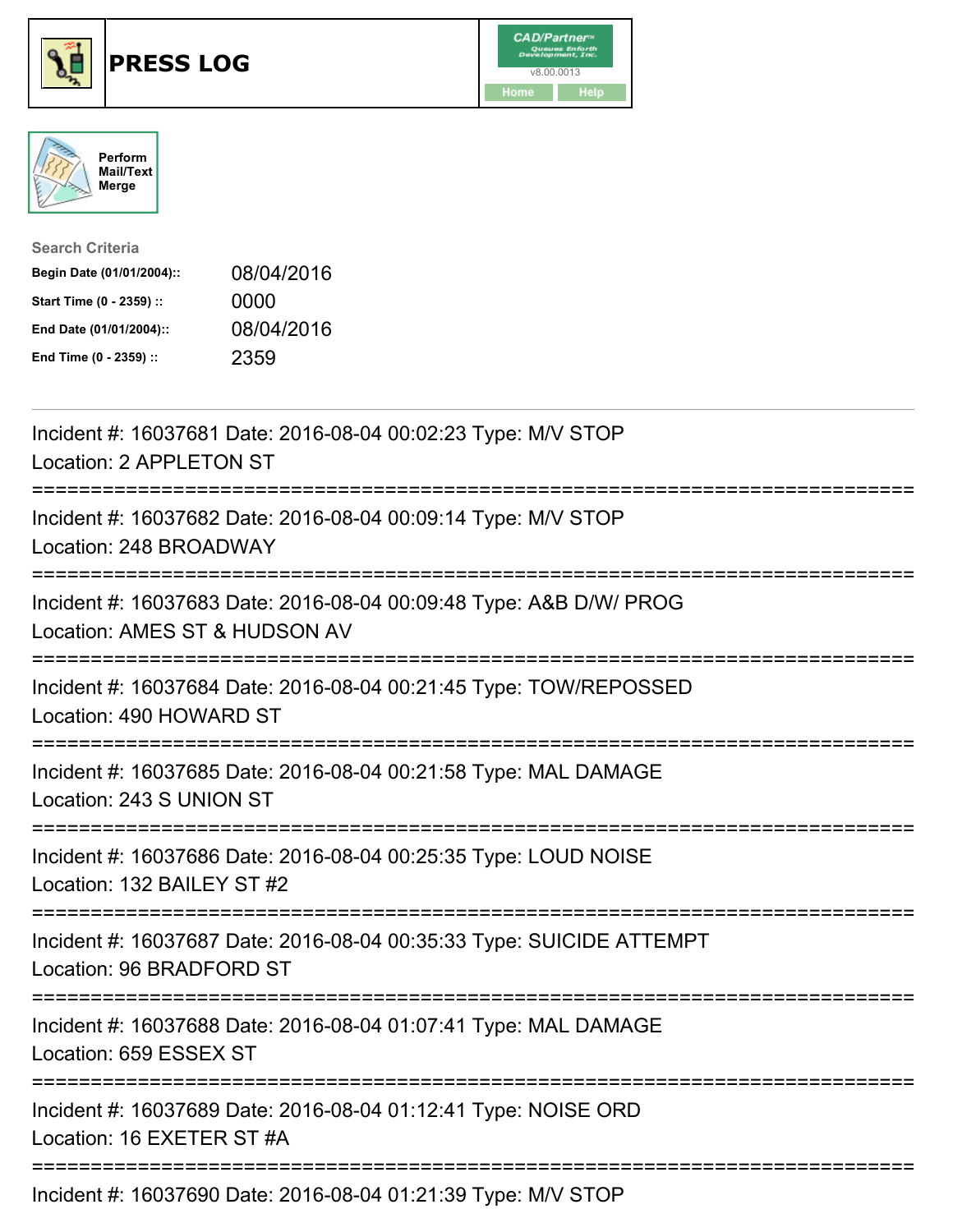| <b>Location: HAVERHILL</b>                                                                                                          |
|-------------------------------------------------------------------------------------------------------------------------------------|
| Incident #: 16037691 Date: 2016-08-04 01:24:25 Type: M/V STOP<br>Location: TREMONT ST & WEST ST<br>---------------------            |
| Incident #: 16037693 Date: 2016-08-04 01:29:40 Type: SHOTS FIRED<br><b>Location: PEMBERTON PARK</b>                                 |
| Incident #: 16037692 Date: 2016-08-04 01:30:49 Type: INVESTIGATION<br><b>Location: MANCHESTER</b><br>:============================= |
| Incident #: 16037694 Date: 2016-08-04 01:47:37 Type: M/V STOP<br>Location: S UNION ST & SALEM ST                                    |
| Incident #: 16037695 Date: 2016-08-04 01:48:01 Type: M/V STOP<br>Location: BROADWAY & CROSS ST                                      |
| Incident #: 16037696 Date: 2016-08-04 01:55:51 Type: M/V STOP<br>Location: BROADWAY & CROSS ST                                      |
| Incident #: 16037697 Date: 2016-08-04 02:02:01 Type: GUN CALL<br>Location: 18 BEACON AV                                             |
| Incident #: 16037698 Date: 2016-08-04 02:05:57 Type: SHOTS FIRED<br>Location: 700 ESSEX ST                                          |
| :================================<br>Incident #: 16037699 Date: 2016-08-04 02:09:40 Type: THREATS<br>Location: 4 FERRY ST           |
| ==================<br>Incident #: 16037700 Date: 2016-08-04 02:27:45 Type: BUILDING CHK<br>Location: 414 COMMON ST                  |
| Incident #: 16037701 Date: 2016-08-04 02:30:02 Type: M/V STOP<br>Location: BROADWAY & CANAL ST                                      |
| Incident #: 16037702 Date: 2016-08-04 02:36:51 Type: BUILDING CHK<br>Location: JIMS PIZZA / 69 E HAVERHILL ST                       |
| Incident #: 16037703 Date: 2016-08-04 02:37:39 Type: BUILDING CHK<br>Location: TEDESCHI / 208 S BROADWAY                            |
| Incident #: 16037704 Date: 2016-08-04 02:40:36 Type: DISORDERLY                                                                     |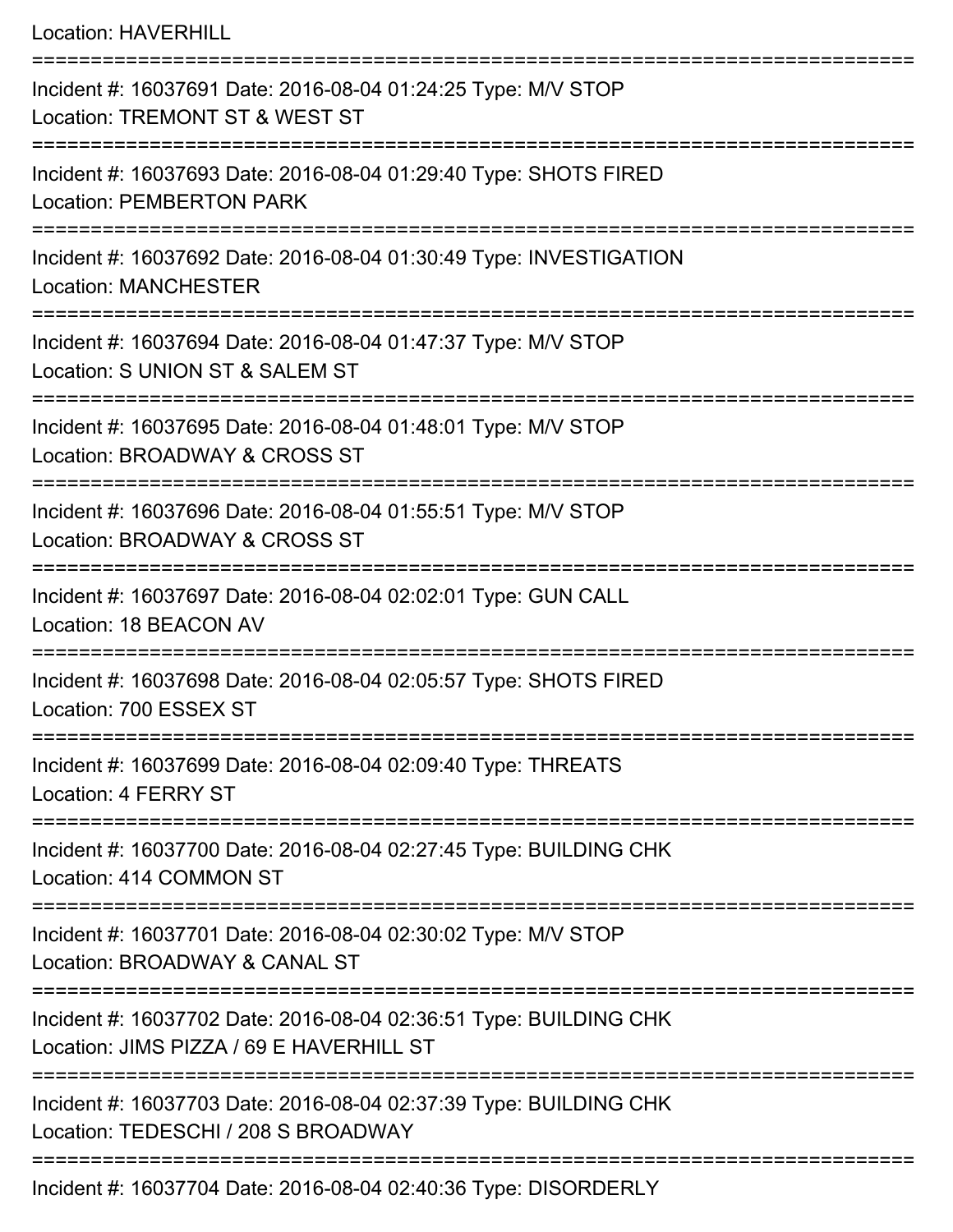| Incident #: 16037705 Date: 2016-08-04 02:44:22 Type: BUILDING CHK<br>Location: 20 COMMON ST                                    |
|--------------------------------------------------------------------------------------------------------------------------------|
| Incident #: 16037706 Date: 2016-08-04 02:45:44 Type: BUILDING CHK<br>Location: 293 ESSEX ST                                    |
| Incident #: 16037707 Date: 2016-08-04 02:52:57 Type: M/V STOP<br>Location: ESSEX ST & LAWRENCE ST                              |
| Incident #: 16037708 Date: 2016-08-04 03:00:11 Type: DISORDERLY<br>Location: 150 WEST ST                                       |
| Incident #: 16037709 Date: 2016-08-04 03:10:51 Type: M/V STOP<br>Location: 205 BROADWAY<br>=============                       |
| Incident #: 16037710 Date: 2016-08-04 03:13:24 Type: BUILDING CHK<br>Location: SEVEN ELEVEN / 370 BROADWAY<br>.--------------- |
| Incident #: 16037711 Date: 2016-08-04 03:15:42 Type: BUILDING CHK<br>Location: HAFFNERS GAS STATION / 469 HAVERHILL ST         |
| Incident #: 16037712 Date: 2016-08-04 04:07:15 Type: BUILDING CHK<br>Location: ST ALFIO'S / 20 COMMON ST                       |
| Incident #: 16037713 Date: 2016-08-04 04:11:18 Type: M/V STOP<br>Location: HOWARD ST & PLEASANT ST                             |
| Incident #: 16037714 Date: 2016-08-04 04:16:21 Type: MAL DAMAGE<br>Location: 355 PARK ST                                       |
| Incident #: 16037715 Date: 2016-08-04 04:21:09 Type: LOST PROPERTY<br>Location: 77 BUNKERHILL ST                               |
| Incident #: 16037716 Date: 2016-08-04 04:25:08 Type: ALARMS<br>Location: MT VERNON LIQUORS / 421 S BROADWAY                    |
| Incident #: 16037717 Date: 2016-08-04 04:27:01 Type: TOW/REPOSSED<br>Location: 8 FERN ST                                       |
| Incident #: 16037718 Date: 2016-08-04 04:30:19 Type: DOMESTIC/PROG                                                             |

 $L = L L L L L$   $\Omega$   $\Omega$  INMANI $\Omega$   $\mathbf{T}$   $\mathbf{H}$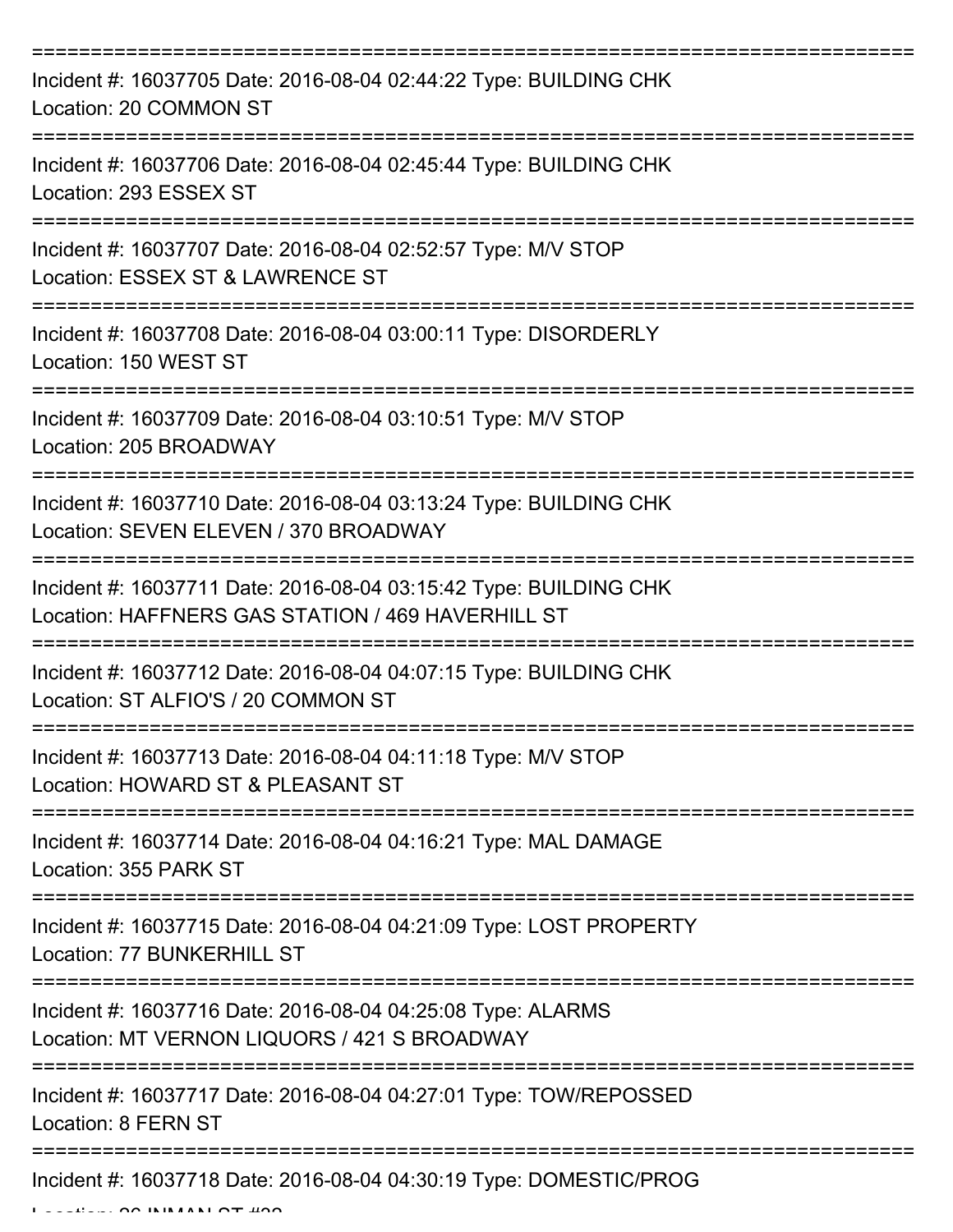| Incident #: 16037719 Date: 2016-08-04 04:37:17 Type: M/V STOP<br><b>Location: PARK ST</b>                      |
|----------------------------------------------------------------------------------------------------------------|
| Incident #: 16037720 Date: 2016-08-04 04:44:44 Type: TOW/REC/STOL<br>Location: 44 INMAN ST                     |
| Incident #: 16037721 Date: 2016-08-04 04:49:03 Type: BUILDING CHK<br>Location: AMABLE LIQOURS / 260 JACKSON ST |
| Incident #: 16037722 Date: 2016-08-04 05:08:39 Type: UNWANTEDGUEST<br>Location: 1 GENERAL ST                   |
| Incident #: 16037723 Date: 2016-08-04 05:25:39 Type: HIT & RUN M/V<br>Location: 19 BAILEY ST                   |
| Incident #: 16037724 Date: 2016-08-04 05:33:06 Type: ALARMS<br>Location: CVS PHARMACY / 266 BROADWAY           |
| Incident #: 16037725 Date: 2016-08-04 05:47:13 Type: LARCENY/PAST<br>Location: 4 BENNINGTON ST                 |
| Incident #: 16037726 Date: 2016-08-04 05:51:47 Type: M/V STOP<br>Location: NEWTON & BEACON AV                  |
| Incident #: 16037727 Date: 2016-08-04 06:29:47 Type: LARCENY/PAST<br>Location: 4 BENNINGTON ST                 |
| Incident #: 16037728 Date: 2016-08-04 06:42:35 Type: ASSSIT OTHER PD<br>Location: 1 GENERAL ST                 |
| Incident #: 16037729 Date: 2016-08-04 06:57:24 Type: STOL/MV/PAS<br>Location: 8 NESMITH ST                     |
| Incident #: 16037730 Date: 2016-08-04 07:25:36 Type: STOL/MV/PAS<br>Location: 137 E HAVERHILL ST               |
| Incident #: 16037731 Date: 2016-08-04 07:31:55 Type: CLOSE STREET<br>Location: ERVING AV & HAMPSHIRE ST        |
| Incident #: 16037732 Date: 2016-08-04 07:35:33 Type: LARCENY/PAST                                              |

Location: 453 DIVEDOINE ND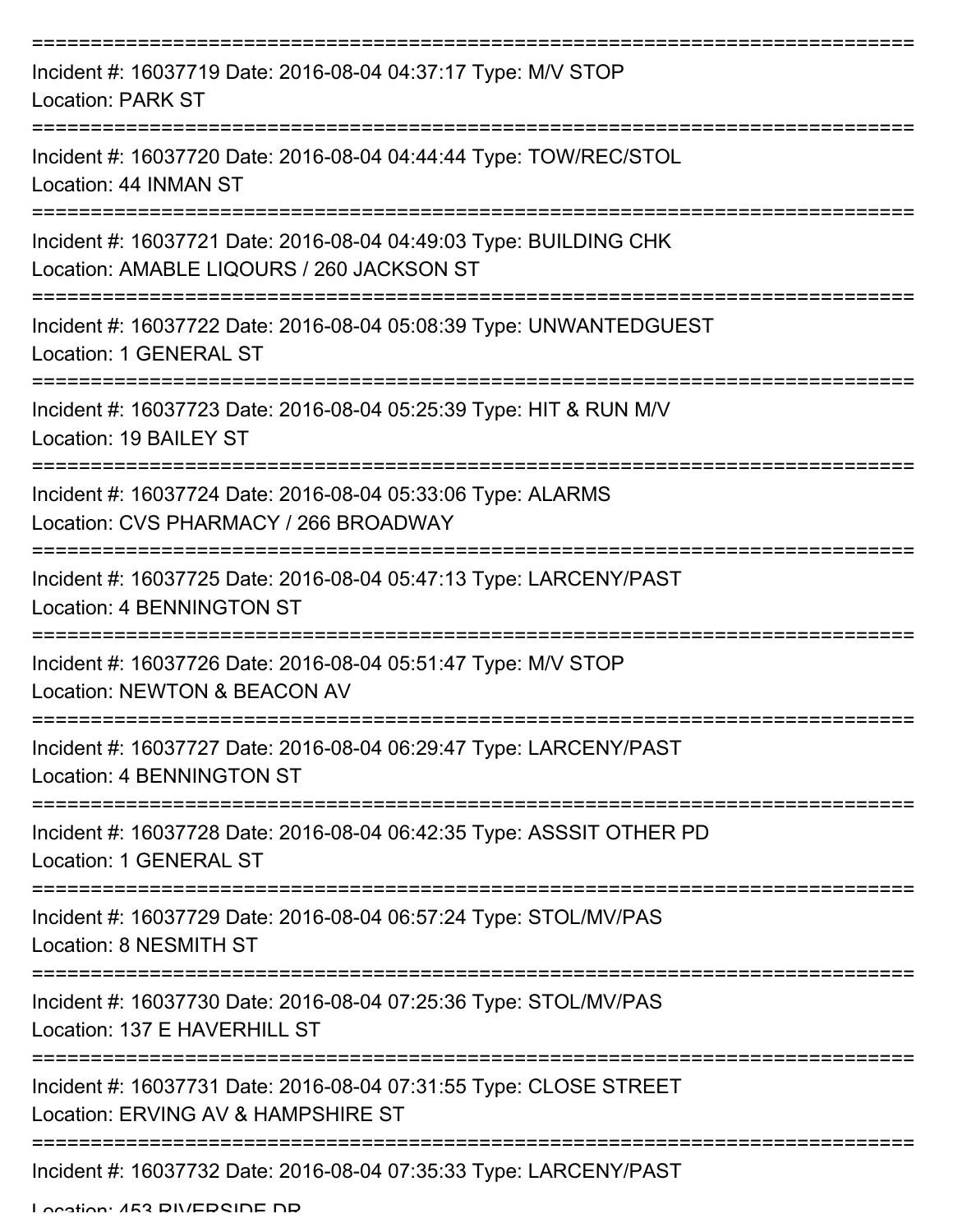| Incident #: 16037733 Date: 2016-08-04 07:37:38 Type: MAL DAMAGE<br>Location: 134 LAWRENCE ST                    |
|-----------------------------------------------------------------------------------------------------------------|
| Incident #: 16037734 Date: 2016-08-04 07:42:48 Type: ALARMS<br>Location: COMMUNITY DAYCARE / 190 HAMPSHIRE ST   |
| Incident #: 16037735 Date: 2016-08-04 07:46:28 Type: ALARMS<br>Location: CORREA RESD. / 11 CHELMSFORD ST        |
| Incident #: 16037736 Date: 2016-08-04 07:52:02 Type: PARK & WALK<br>Location: 0 BROADWAY                        |
| Incident #: 16037737 Date: 2016-08-04 07:53:45 Type: TRANSPORT<br>Location: LOWELL JUVY / null                  |
| Incident #: 16037738 Date: 2016-08-04 08:11:54 Type: M/V STOP<br>Location: BRADFORD ST & BROADWAY               |
| Incident #: 16037739 Date: 2016-08-04 08:29:33 Type: ALARMS<br>Location: MAYER RESD. / 60 PLEASANT ST           |
| Incident #: 16037740 Date: 2016-08-04 08:31:49 Type: ALARMS<br>Location: WEST STREET AUTO / 136 WEST ST         |
| Incident #: 16037741 Date: 2016-08-04 08:35:59 Type: TRESPASSING<br>Location: 444 N CANAL ST                    |
| =================<br>Incident #: 16037742 Date: 2016-08-04 08:54:20 Type: SUS PERS/MV<br>Location: 33 BROOK ST  |
| Incident #: 16037743 Date: 2016-08-04 09:02:58 Type: MAN DOWN<br>Location: 274 BROADWAY                         |
| Incident #: 16037744 Date: 2016-08-04 09:08:06 Type: PARK & WALK<br>Location: BRADFORD ST & BROADWAY            |
| Incident #: 16037745 Date: 2016-08-04 09:21:47 Type: KEEP PEACE<br>Location: 60 ISLAND ST                       |
| Incident #: 16037746 Date: 2016-08-04 09:35:10 Type: TOW OF M/V<br>Location: TRESPASS/SANTANDER BANK / ESSEX ST |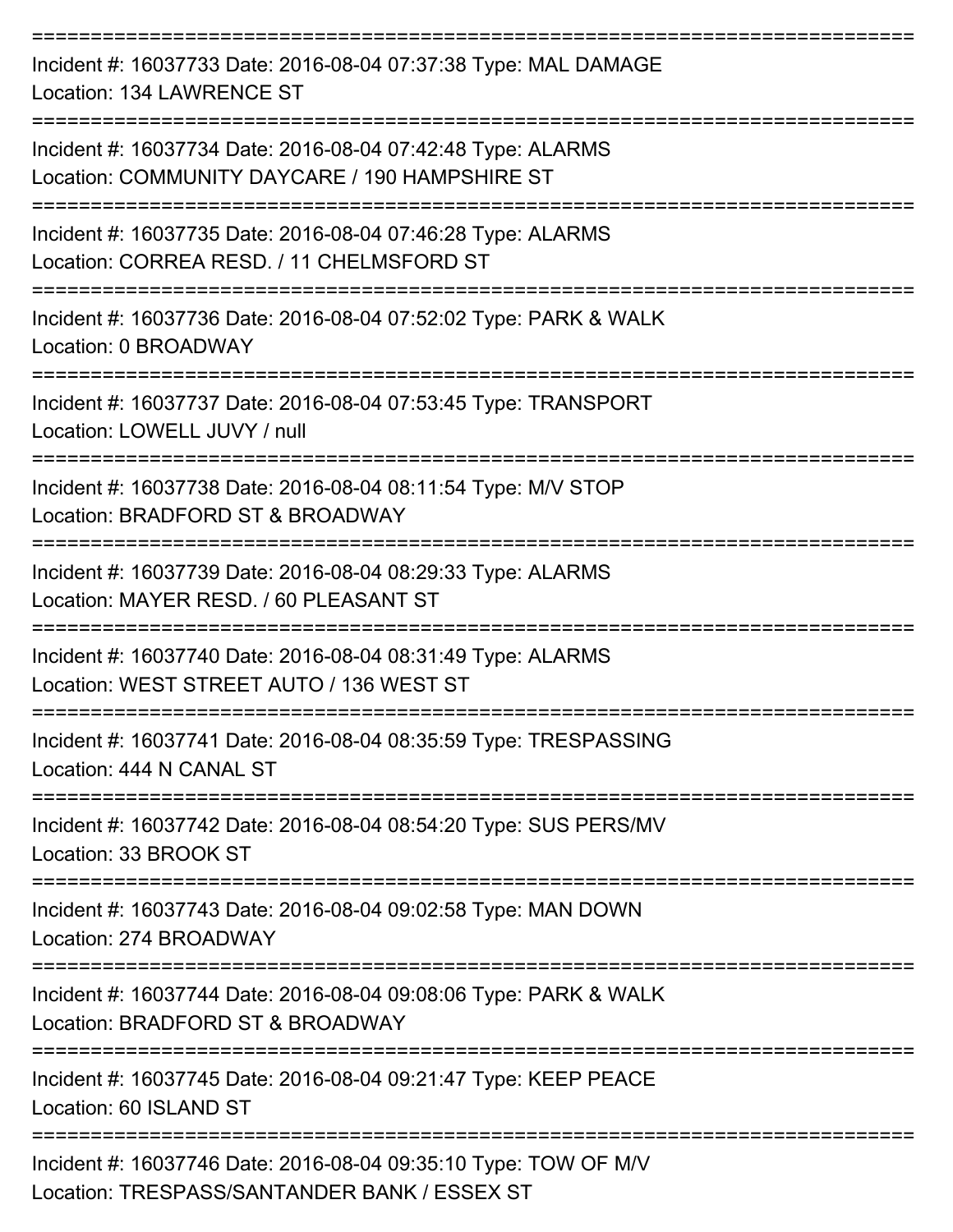| Incident #: 16037747 Date: 2016-08-04 09:43:22 Type: NOTIFICATION<br>Location: 383 HAVERHILL ST #APT31                                                           |
|------------------------------------------------------------------------------------------------------------------------------------------------------------------|
| :=================================<br>Incident #: 16037748 Date: 2016-08-04 09:44:44 Type: M/V STOP<br>Location: MARKET ST & PARKER ST<br>---------------------- |
| Incident #: 16037749 Date: 2016-08-04 09:49:14 Type: MAL DAMAGE<br>Location: 230 ANDOVER ST                                                                      |
| Incident #: 16037750 Date: 2016-08-04 09:51:50 Type: MEDIC SUPPORT<br>Location: 383 HAVERHILL ST                                                                 |
| Incident #: 16037751 Date: 2016-08-04 09:55:59 Type: MV/BLOCKING<br>Location: 172 JACKSON ST                                                                     |
| Incident #: 16037752 Date: 2016-08-04 10:08:46 Type: SELECTIVE ENF<br>Location: MARKET ST & S UNION ST                                                           |
| Incident #: 16037753 Date: 2016-08-04 10:17:07 Type: GENERAL SERV<br>Location: 12 PARK ST                                                                        |
| Incident #: 16037754 Date: 2016-08-04 10:21:50 Type: MAN DOWN<br>Location: ANDOVER ST & BLANCHARD ST                                                             |
| Incident #: 16037755 Date: 2016-08-04 10:24:17 Type: ASSIST FIRE<br>Location: 151 OXFORD ST                                                                      |
| Incident #: 16037756 Date: 2016-08-04 10:30:54 Type: AUTO ACC/PI<br>Location: 184 WATER ST                                                                       |
| Incident #: 16037757 Date: 2016-08-04 10:31:47 Type: M/V STOP<br>Location: SALEM & S UNION                                                                       |
| Incident #: 16037758 Date: 2016-08-04 10:37:14 Type: ABAND MV<br><b>Location: LEBANON ST</b>                                                                     |
| Incident #: 16037759 Date: 2016-08-04 10:40:52 Type: MV/BLOCKING<br>Location: 75 WATER ST                                                                        |
| Incident #: 16037760 Date: 2016-08-04 10:51:10 Type: AUTO ACC/NO PI<br>Location: 309 ANDOVER ST                                                                  |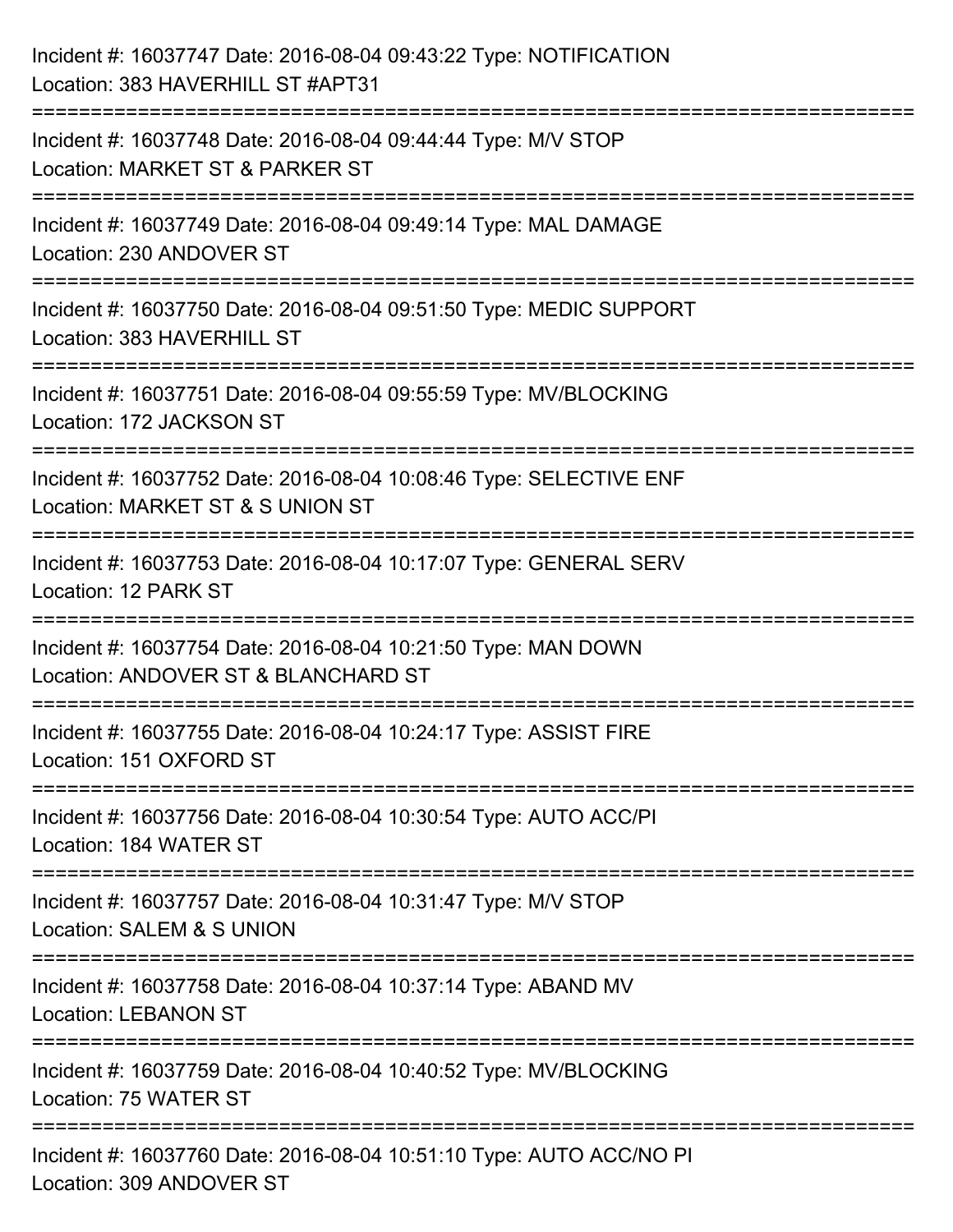| Incident #: 16037761 Date: 2016-08-04 10:58:23 Type: M/V STOP<br>Location: 1PX176 / 700 ESSEX ST                                             |
|----------------------------------------------------------------------------------------------------------------------------------------------|
| :=======================<br>Incident #: 16037762 Date: 2016-08-04 11:03:44 Type: M/V STOP<br>Location: MARKET ST & PARKER ST                 |
| Incident #: 16037763 Date: 2016-08-04 11:06:14 Type: PARK & WALK<br>Location: BRADFORD ST & BROADWAY<br>:===============================     |
| Incident #: 16037764 Date: 2016-08-04 11:19:50 Type: COURT DOC SERVE<br>Location: 16 HANCOCK ST #1                                           |
| Incident #: 16037765 Date: 2016-08-04 11:22:18 Type: WIRE DOWN<br>Location: MEN'S WAREHOUSE / 59 MERRIMACK ST<br>=========================== |
| Incident #: 16037766 Date: 2016-08-04 11:24:29 Type: MAN DOWN<br>Location: COMMON ST & FRANKLIN ST                                           |
| Incident #: 16037769 Date: 2016-08-04 11:24:48 Type: INVESTIGATION<br>Location: 109 550 BROADWAY                                             |
| Incident #: 16037767 Date: 2016-08-04 11:24:56 Type: SUS PERS/MV<br>Location: BROADWAY & HAVERHILL                                           |
| Incident #: 16037768 Date: 2016-08-04 11:28:18 Type: INVESTIGATION<br>Location: 53 LEXINGTON ST                                              |
| Incident #: 16037770 Date: 2016-08-04 11:29:23 Type: M/V STOP<br>Location: BUNKERHILL ST & MYRTLE ST                                         |
| Incident #: 16037771 Date: 2016-08-04 11:30:37 Type: TOW OF M/V<br>Location: TRESPASS/DAIRY QUEEN / 180 S UNION ST                           |
| Incident #: 16037772 Date: 2016-08-04 11:31:41 Type: M/V STOP<br>Location: 352 MT VERNON ST                                                  |
| Incident #: 16037773 Date: 2016-08-04 11:35:01 Type: M/V STOP<br>Location: 15 HANCOCK ST                                                     |
| Incident #: 16037774 Date: 2016-08-04 11:45:24 Type: HIT & RUN M/V<br>Location: 312 LOWELL ST                                                |

===========================================================================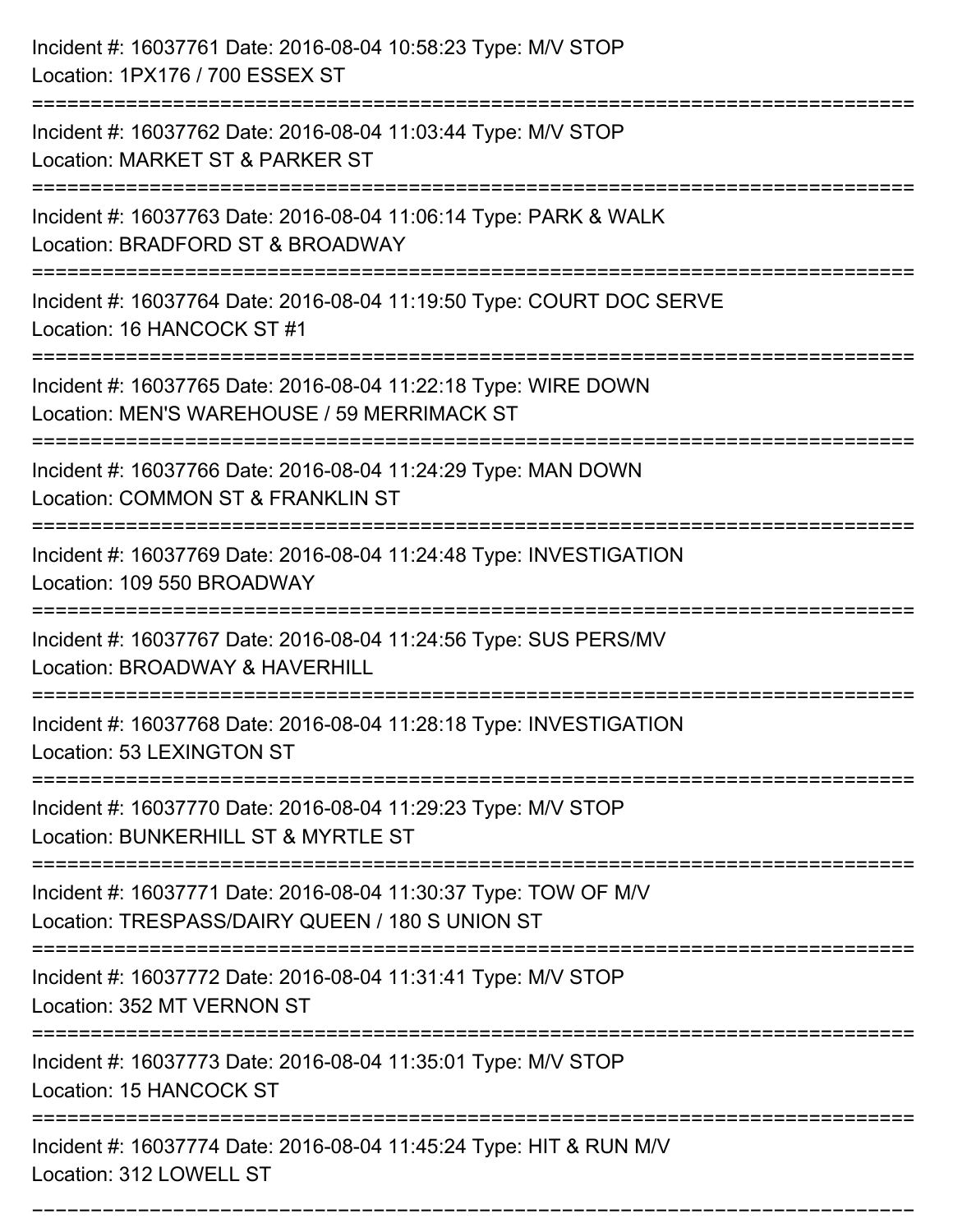| Incident #: 16037775 Date: 2016-08-04 11:49:03 Type: SUICIDE ATTEMPT<br>Location: 18 CAMELLA TEOLI WY                 |
|-----------------------------------------------------------------------------------------------------------------------|
| Incident #: 16037776 Date: 2016-08-04 11:51:10 Type: M/V STOP<br>Location: EVERETT ST & PACKARD ST                    |
| Incident #: 16037777 Date: 2016-08-04 12:11:19 Type: M/V STOP<br>Location: 3PPY30 / 350 MERRIMACK ST                  |
| Incident #: 16037778 Date: 2016-08-04 12:21:00 Type: AUTO ACC/NO PI<br>Location: 185 S BROADWAY                       |
| Incident #: 16037779 Date: 2016-08-04 12:26:23 Type: CK WELL BEING<br>Location: 149 WATER ST                          |
| Incident #: 16037780 Date: 2016-08-04 12:27:21 Type: M/V STOP<br>Location: MERRIMACK ST & S UNION ST                  |
| Incident #: 16037781 Date: 2016-08-04 12:31:56 Type: ABAND MV<br><b>Location: 40 LEBANON ST</b>                       |
| Incident #: 16037782 Date: 2016-08-04 12:42:24 Type: ALARM/BURG<br>Location: UNITED RIVERSIDE CHURCH / 290 WATER ST   |
| Incident #: 16037783 Date: 2016-08-04 12:55:14 Type: M/V STOP<br>Location: 34 HAVERHILL ST                            |
| Incident #: 16037784 Date: 2016-08-04 13:09:02 Type: SUS PERS/MV<br>Location: 303 ERVING AV                           |
| Incident #: 16037785 Date: 2016-08-04 13:23:52 Type: WIRE DOWN<br>Location: KINGSTON ST & S BROADWAY                  |
| Incident #: 16037786 Date: 2016-08-04 13:24:48 Type: MAL DAMAGE<br>Location: 62 JUNIPER ST                            |
| Incident #: 16037787 Date: 2016-08-04 13:32:56 Type: LARCENY/MV/PAST<br>Location: 222 HAMPSHIRE ST                    |
| ---------------------<br>Incident #: 16037788 Date: 2016-08-04 13:40:16 Type: SUS PERS/MV<br>Location: 157 NEWBURY ST |
|                                                                                                                       |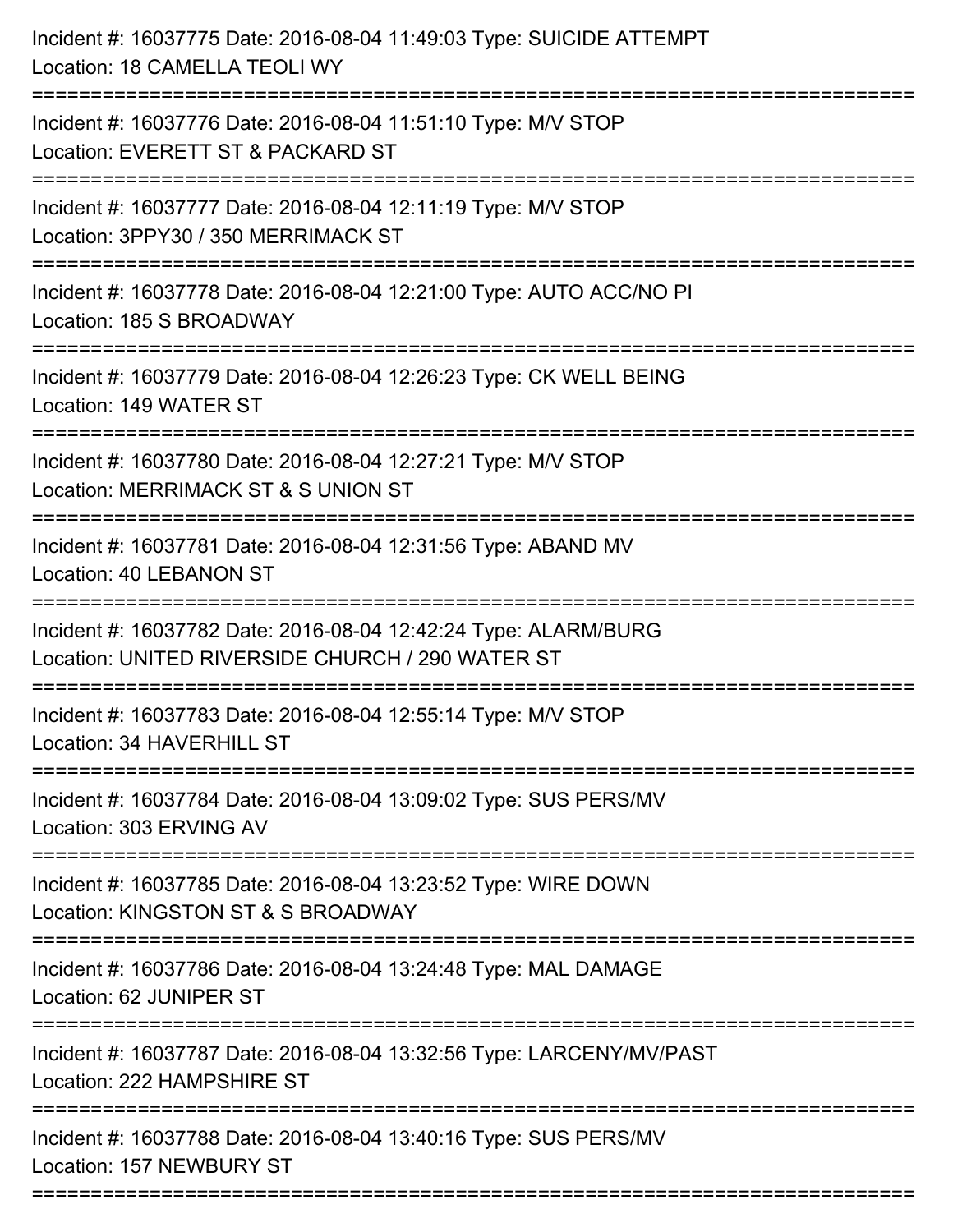Location: TRESPASS / 75 WATER ST

| Incident #: 16037790 Date: 2016-08-04 14:21:55 Type: AUTO ACC/NO PI<br>Location: CENTRAL BRIDGE / 0 MERRIMACK ST   |
|--------------------------------------------------------------------------------------------------------------------|
| Incident #: 16037791 Date: 2016-08-04 14:28:37 Type: INVEST CONT<br>Location: 502 HAMPSHIRE ST                     |
| Incident #: 16037792 Date: 2016-08-04 14:32:57 Type: M/V STOP<br>Location: COMMON ST & HAMPSHIRE ST                |
| Incident #: 16037793 Date: 2016-08-04 14:37:20 Type: AUTO ACC/NO PI<br>Location: BROADWAY & CROSS ST               |
| Incident #: 16037794 Date: 2016-08-04 15:03:35 Type: UNATENEDCHILD<br>Location: MCDONALDS / 599 ANDOVER ST         |
| Incident #: 16037795 Date: 2016-08-04 15:04:56 Type: SUICIDE ATTEMPT<br>Location: 112 BLANCHARD ST FL 1            |
| Incident #: 16037796 Date: 2016-08-04 15:06:59 Type: M/V STOP<br>Location: CHESTNUT ST & SHORT ST                  |
| Incident #: 16037797 Date: 2016-08-04 15:08:11 Type: ABAND MV<br>Location: 32 JUNIPER ST                           |
| Incident #: 16037798 Date: 2016-08-04 15:21:22 Type: LARCENY/PAST<br>Location: 2 MUSEUM SQ #706                    |
| Incident #: 16037799 Date: 2016-08-04 15:30:27 Type: LARCENY/ATTMEPT<br>Location: MARKET BASKET / 700 ESSEX STREET |
| Incident #: 16037800 Date: 2016-08-04 15:40:34 Type: ALARM/BURG<br>Location: SALACH RESD, / 2 MT VERNON TER        |
| Incident #: 16037801 Date: 2016-08-04 15:45:11 Type: MEDIC SUPPORT<br>Location: 262 JACKSON ST #1                  |
| Incident #: 16037802 Date: 2016-08-04 15:53:50 Type: DEATH SUDDEN<br>Location: 56 KNOX ST                          |
|                                                                                                                    |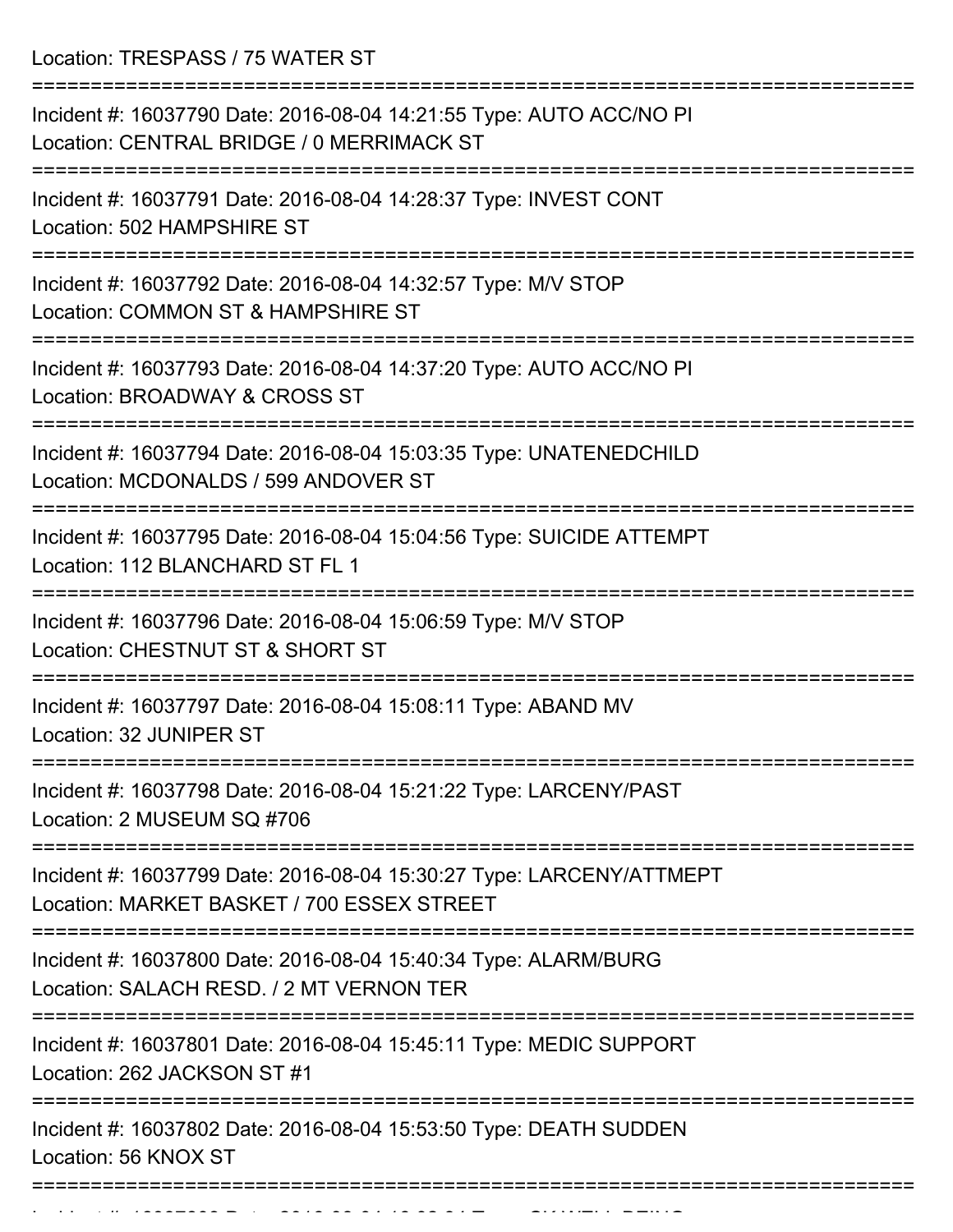Location: 10 BEACONSFIELD ST

| Incident #: 16037804 Date: 2016-08-04 16:07:35 Type: ALARM/BURG<br>Location: C&D WAREWHOUSE / 201 MERRIMACK ST |
|----------------------------------------------------------------------------------------------------------------|
| Incident #: 16037805 Date: 2016-08-04 16:22:52 Type: B&E/PAST<br>Location: 36 FERN ST                          |
| Incident #: 16037806 Date: 2016-08-04 16:34:45 Type: ALARM/BURG<br>Location: SALACH RESD. / 2 MT VERNON TER    |
| Incident #: 16037807 Date: 2016-08-04 16:42:30 Type: THREATS<br>Location: 106 RIVER POINTE WY #3106            |
| Incident #: 16037808 Date: 2016-08-04 16:55:29 Type: MEDIC SUPPORT<br>Location: 120 HOWARD ST #3               |
| Incident #: 16037809 Date: 2016-08-04 17:11:48 Type: AUTO ACC/PED<br>Location: MAD RACK / ESSEX & AMESBURY     |
| Incident #: 16037810 Date: 2016-08-04 17:27:51 Type: M/V STOP<br>Location: 190 BROADWAY                        |
| Incident #: 16037811 Date: 2016-08-04 17:28:00 Type: SUS PERS/MV<br>Location: 55 TEWKSBURY ST                  |
| Incident #: 16037812 Date: 2016-08-04 17:29:03 Type: INVESTIGATION<br>Location: 15 BYRON AV                    |
| Incident #: 16037813 Date: 2016-08-04 17:30:48 Type: M/V STOP<br>Location: COMMON ST & FRANKLIN ST             |
| Incident #: 16037814 Date: 2016-08-04 17:33:23 Type: M/V STOP<br>Location: 188 BROADWAY                        |
| Incident #: 16037815 Date: 2016-08-04 17:35:47 Type: M/V STOP<br><b>Location: VALLEY ST</b>                    |
| Incident #: 16037816 Date: 2016-08-04 17:36:06 Type: MAL DAMAGE<br>Location: 90 JACKSON ST                     |
|                                                                                                                |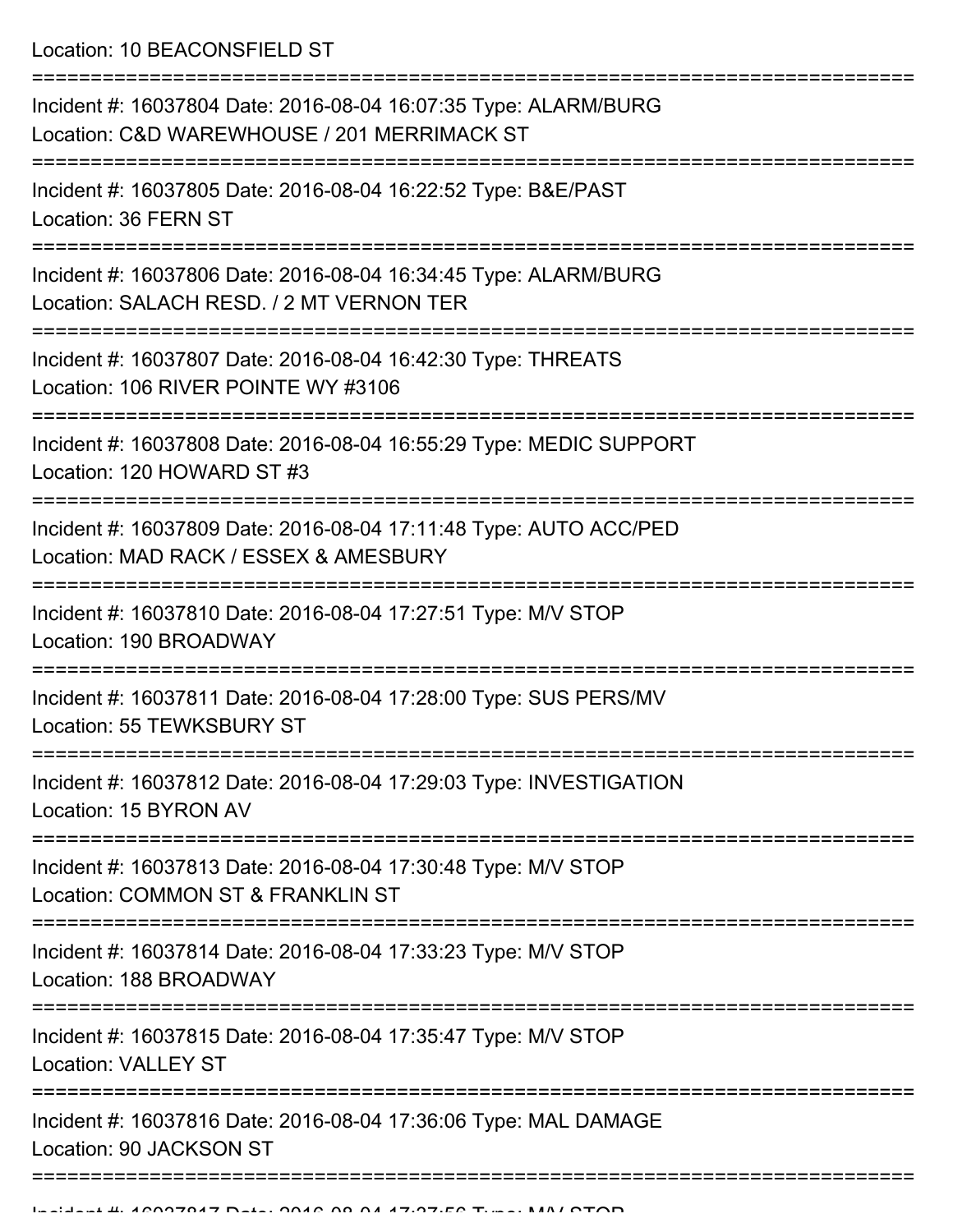| Location: BROADWAY & LOWELL ST                                                                                                                                                                                                                             |
|------------------------------------------------------------------------------------------------------------------------------------------------------------------------------------------------------------------------------------------------------------|
| Incident #: 16037818 Date: 2016-08-04 17:40:37 Type: M/V STOP<br>Location: 182 BROADWAY                                                                                                                                                                    |
| Incident #: 16037819 Date: 2016-08-04 17:44:30 Type: M/V STOP<br>Location: 190 BROADWAY                                                                                                                                                                    |
| Incident #: 16037821 Date: 2016-08-04 17:45:10 Type: DISTURBANCE<br>Location: 294 HOWARD ST                                                                                                                                                                |
| :===================================<br>Incident #: 16037820 Date: 2016-08-04 17:45:21 Type: M/V STOP<br>Location: 192 BROADWAY                                                                                                                            |
| Incident #: 16037822 Date: 2016-08-04 17:49:09 Type: M/V STOP<br>Location: 180 BROADWAY                                                                                                                                                                    |
| ==========================<br>Incident #: 16037823 Date: 2016-08-04 17:59:30 Type: M/V STOP<br>Location: 200 BROADWAY                                                                                                                                      |
| Incident #: 16037824 Date: 2016-08-04 17:59:59 Type: AUTO ACC/NO PI<br>Location: LAWRENCE ST & MAPLE ST                                                                                                                                                    |
| Incident #: 16037825 Date: 2016-08-04 18:05:12 Type: M/V STOP<br>Location: E HAVERHILL ST & ELM ST                                                                                                                                                         |
| Incident #: 16037828 Date: 2016-08-04 18:10:43 Type: ROBBERY PAST<br>Location: DAISY ST & LAWRENCE ST                                                                                                                                                      |
| Incident #: 16037827 Date: 2016-08-04 18:11:11 Type: ALARMS<br>Location: NEW ENGLAND CONF UNITED METHOD / 276 ESSEX ST                                                                                                                                     |
| Incident #: 16037826 Date: 2016-08-04 18:11:41 Type: FIGHT<br>Location: HIGGINS STATE POOL / 180 CRAWFORD ST                                                                                                                                               |
| Incident #: 16037829 Date: 2016-08-04 18:17:59 Type: TRESPASSING<br>Location: BROADWAY LIQUORS / 434 BROADWAY                                                                                                                                              |
| Incident #: 16037830 Date: 2016-08-04 18:19:19 Type: MISSING PERS<br>Location: SOUTH COMMON / S UNION & MARKET                                                                                                                                             |
| $\ddot{a}$ and $\ddot{a}$ are contracted and $\ddot{a}$ are contracted and $\ddot{a}$ and $\ddot{a}$ are $\ddot{a}$ and $\ddot{a}$ and $\ddot{a}$ are $\ddot{a}$ and $\ddot{a}$ and $\ddot{a}$ are $\ddot{a}$ and $\ddot{a}$ and $\ddot{a}$ are $\ddot{a}$ |

Incident #: 16037831 Date: 2016-08-04 18:55:46 Type: SEX OFF. PAST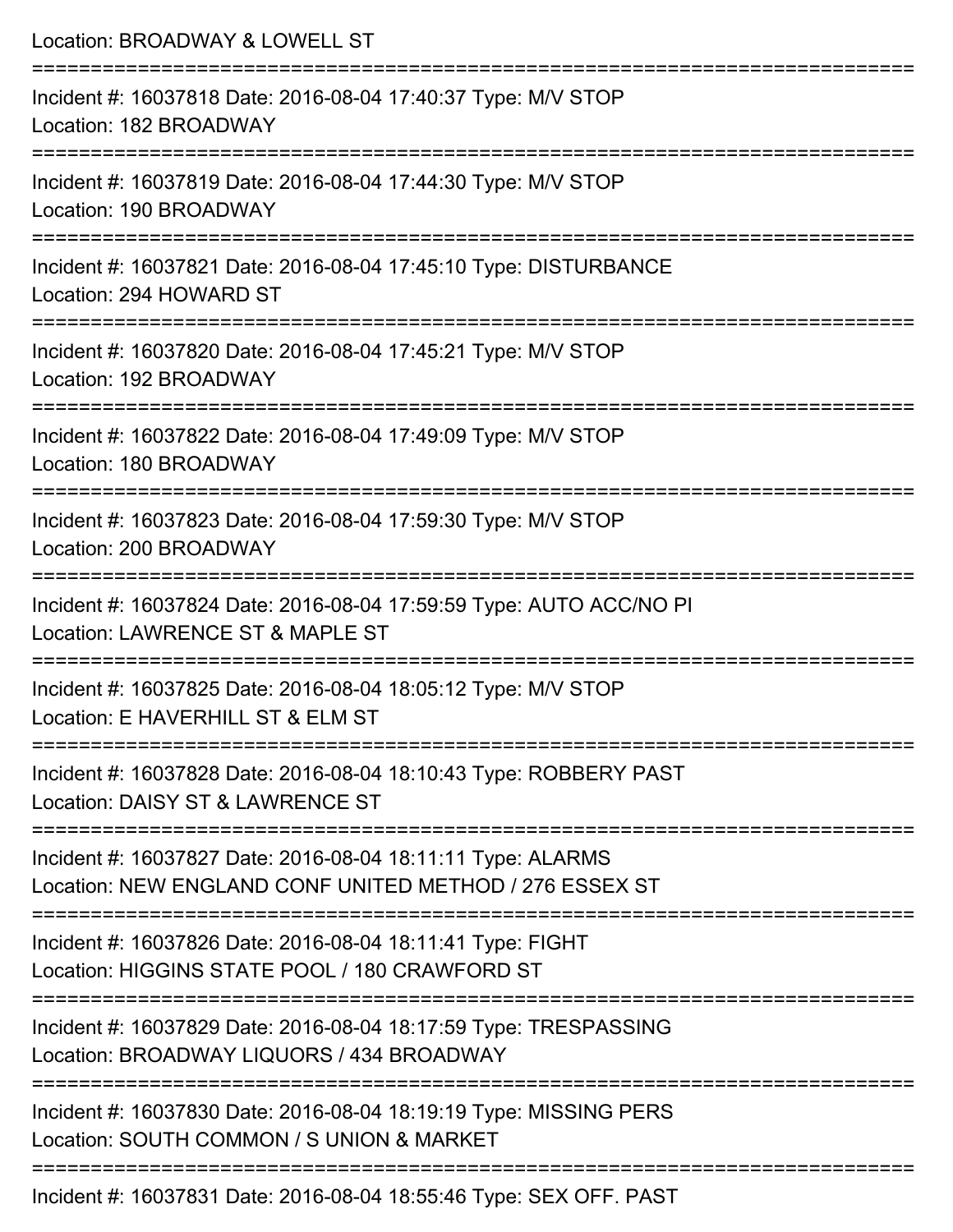| Incident #: 16037832 Date: 2016-08-04 19:00:50 Type: DISTURBANCE<br>Location: 286 HOWARD ST                                                |
|--------------------------------------------------------------------------------------------------------------------------------------------|
| Incident #: 16037833 Date: 2016-08-04 19:03:48 Type: DISTURBANCE<br>Location: FARRAH FUNERAL HOME / 133 LAWRENCE ST                        |
| Incident #: 16037834 Date: 2016-08-04 19:24:14 Type: DISTURBANCE<br>Location: 187 WILLOW ST #2                                             |
| Incident #: 16037835 Date: 2016-08-04 19:27:40 Type: TOW/REPOSSED<br>Location: 10 DIAMOND ST #3                                            |
| Incident #: 16037836 Date: 2016-08-04 19:32:28 Type: ANIMAL COMPL<br>Location: 87 ABBOTT ST                                                |
| Incident #: 16037837 Date: 2016-08-04 19:49:30 Type: VIO 209A<br>Location: FARRAH FUNERAL HOME / 170 LAWRENCE ST                           |
| Incident #: 16037838 Date: 2016-08-04 19:54:27 Type: DISTURBANCE<br>Location: BROADWAY LIQUORS / 434 BROADWAY                              |
| Incident #: 16037839 Date: 2016-08-04 20:02:45 Type: SUS PERS/MV<br>Location: GENESEE ST & MADISON ST                                      |
| ===================================<br>Incident #: 16037840 Date: 2016-08-04 20:08:16 Type: DISTURBANCE<br>Location: NESMITH ST & PEARL ST |
| Incident #: 16037841 Date: 2016-08-04 20:17:02 Type: MAL DAMAGE<br>Location: 211 HIGH ST                                                   |
| Incident #: 16037842 Date: 2016-08-04 20:19:38 Type: SUS PERS/MV<br>Location: BUTLER ST & MARGIN ST                                        |
| Incident #: 16037843 Date: 2016-08-04 20:36:52 Type: NOISE ORD<br>Location: 212 WATER ST                                                   |
| Incident #: 16037844 Date: 2016-08-04 20:38:04 Type: ABAND MV<br>Location: 73 MYRTLE ST                                                    |
| Incident #: 16037845 Date: 2016-08-04 21:00:49 Type: ALARMS                                                                                |